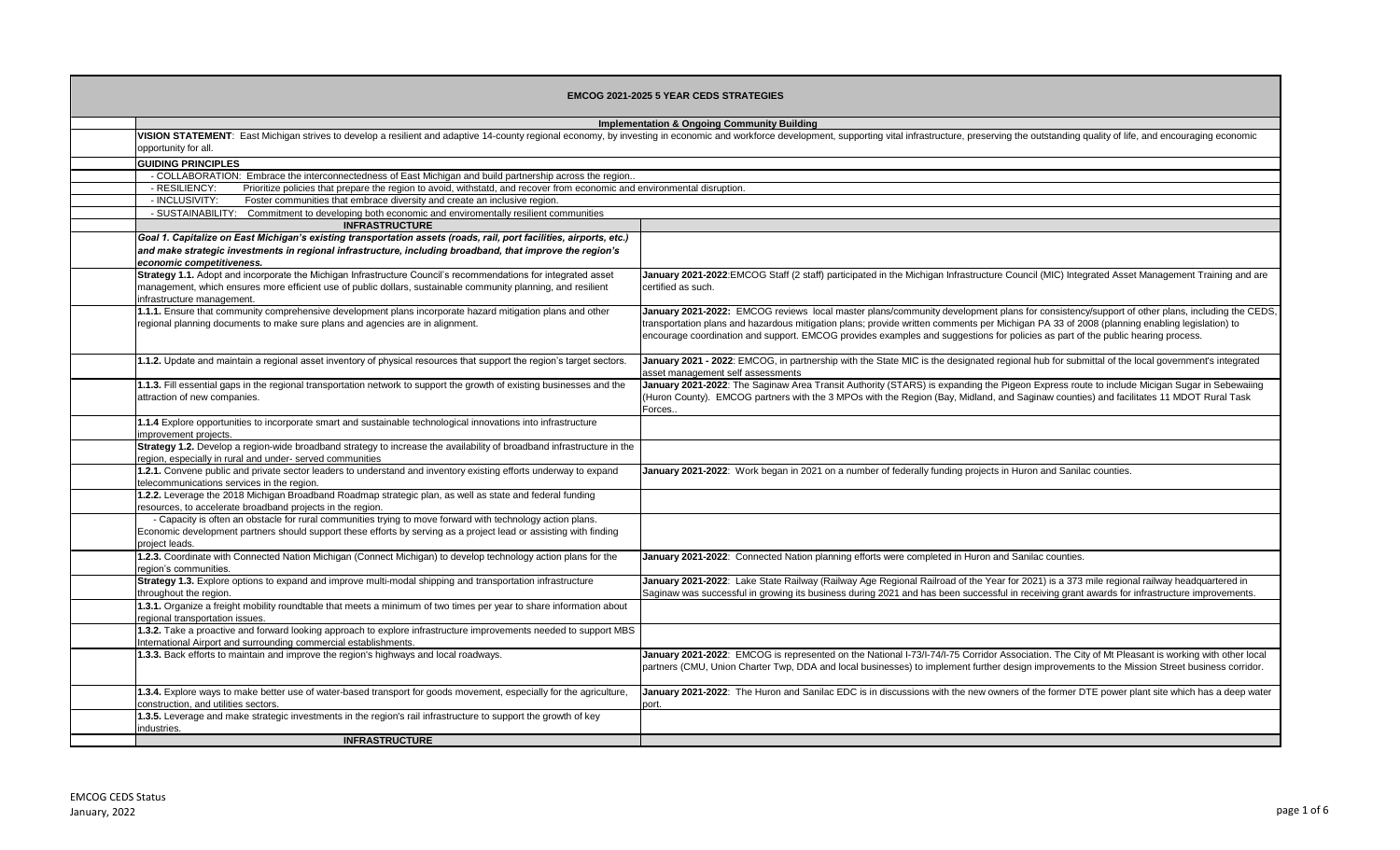| <b>EMCOG 2021-2025 5 YEAR CEDS STRATEGIES</b> |                                                                                                                                                                                                                                                        |                                                                                                                                                                                                                                                                                                                                                                                                                                                                                                                                                                                                                                                                                                                                             |  |
|-----------------------------------------------|--------------------------------------------------------------------------------------------------------------------------------------------------------------------------------------------------------------------------------------------------------|---------------------------------------------------------------------------------------------------------------------------------------------------------------------------------------------------------------------------------------------------------------------------------------------------------------------------------------------------------------------------------------------------------------------------------------------------------------------------------------------------------------------------------------------------------------------------------------------------------------------------------------------------------------------------------------------------------------------------------------------|--|
|                                               |                                                                                                                                                                                                                                                        | <b>Implementation &amp; Ongoing Community Building</b>                                                                                                                                                                                                                                                                                                                                                                                                                                                                                                                                                                                                                                                                                      |  |
|                                               | VISION STATEMENT: East Michigan strives to develop a resilient and adaptive 14-county regional economy, by investing in economic and workforce development, supporting vital infrastructure, preserving the outstanding qualit<br>opportunity for all. |                                                                                                                                                                                                                                                                                                                                                                                                                                                                                                                                                                                                                                                                                                                                             |  |
|                                               | <b>GUIDING PRINCIPLES</b>                                                                                                                                                                                                                              |                                                                                                                                                                                                                                                                                                                                                                                                                                                                                                                                                                                                                                                                                                                                             |  |
|                                               | - COLLABORATION: Embrace the interconnectedness of East Michigan and build partnership across the region                                                                                                                                               |                                                                                                                                                                                                                                                                                                                                                                                                                                                                                                                                                                                                                                                                                                                                             |  |
|                                               | - RESILIENCY:<br>Prioritize policies that prepare the region to avoid, withstatd, and recover from economic and environmental disruption.                                                                                                              |                                                                                                                                                                                                                                                                                                                                                                                                                                                                                                                                                                                                                                                                                                                                             |  |
|                                               | - INCLUSIVITY:<br>Foster communities that embrace diversity and create an inclusive region.                                                                                                                                                            |                                                                                                                                                                                                                                                                                                                                                                                                                                                                                                                                                                                                                                                                                                                                             |  |
|                                               | - SUSTAINABILITY: Commitment to developing both economic and enviromentally resilient communities                                                                                                                                                      |                                                                                                                                                                                                                                                                                                                                                                                                                                                                                                                                                                                                                                                                                                                                             |  |
|                                               | <b>Strategy 1.4.</b> Ensure the region's water, sewer, and storm water systems meet the needs of the region's businesses<br>and residents, while protecting the natural environment.                                                                   | January 2021-2022: City of Mt Pleasant's Industrial Park South's stormwater detention pond was recentlhy upgraded throun an EDA PW grant;<br><b>EMCOG</b> staff is an appointed member of the State of Michigan Water Asset Management Council.                                                                                                                                                                                                                                                                                                                                                                                                                                                                                             |  |
|                                               | 1.4.1. Research and explore dedicated funding mechanisms for watershed protection and restoration.                                                                                                                                                     |                                                                                                                                                                                                                                                                                                                                                                                                                                                                                                                                                                                                                                                                                                                                             |  |
|                                               | 1.4.2. Ensure the region's waterfront infrastructure meets the needs of residents, businesses, and developers to<br>support healthy downtowns and talent attraction (strategy 4.2.1).                                                                  |                                                                                                                                                                                                                                                                                                                                                                                                                                                                                                                                                                                                                                                                                                                                             |  |
|                                               | 1.4.3. Coordinate with public works departments to identify opportunties for housing developments (strategy 4.3).                                                                                                                                      |                                                                                                                                                                                                                                                                                                                                                                                                                                                                                                                                                                                                                                                                                                                                             |  |
|                                               | Strategy 1.5 Support the work of the Great Lakes Bay Zero Waste Consortium to ensure solid waste and recycling<br>systems in the region are efficient and effective.                                                                                   | January 2021-2022: EMCOG, with support from the ZWC has secured a grant (December, 2021) to focus on "Connecting Discards, Reuse, and<br>STEM". Partners include Iris Waste Management, The Saginaw Bay Watershed Inivitiative, Bay-Arenac ISD, and Clare Gladwin RESD.                                                                                                                                                                                                                                                                                                                                                                                                                                                                     |  |
|                                               | Strategy 1.6. Continue efforts made in the 2015 CEDS to increase comprehensive and more efficient transit systems,<br>including nonmotorized networks, to support mobility across the region.                                                          | January 2021-2022: EMCOG is a participant with the Automated Bus Consortium;s study effort to link the Tri-cities (Saginaw, Midland and Bay City)<br>and the Thumb counties of Huron, Sanilac and Tuscola). EMCOG is a participant in monitoring the STARS Pigeon Express (a transit service for<br>workforce and employers) for possible resources to develop other similar opportunities in the Region. The City of Mt Pleasant is working with the<br>Groundwork Center for Resilient Communities in Traverse City, together with an number of other Michigan community partners, to pursue the<br>creation of regular passenger rail service between Ann Arbor and Traverse City (A2TC), running through a portion of the EMCOG Region. |  |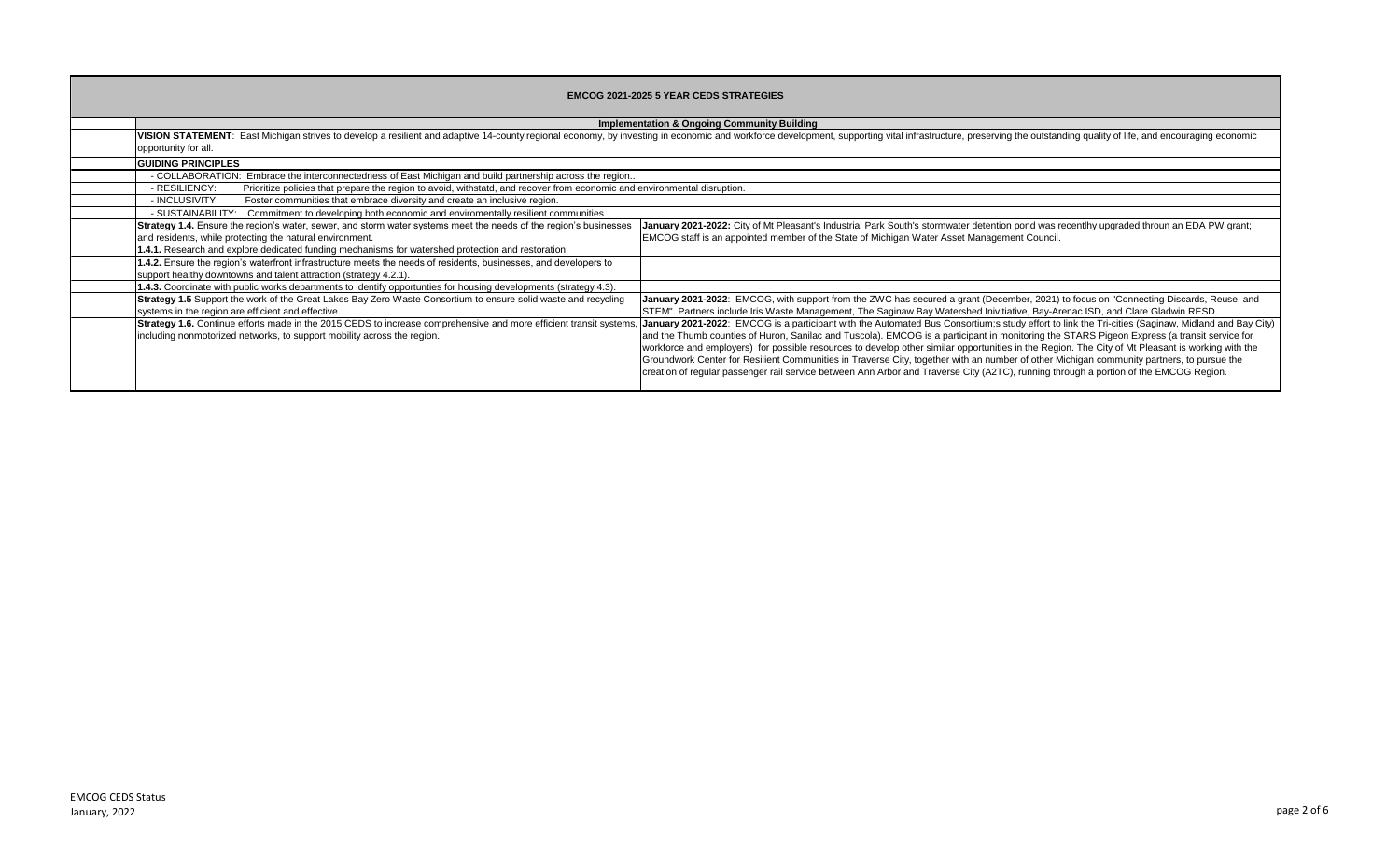| <b>EMCOG 2021-2025 5 YEAR CEDS STRATEGIES</b>                                                                                                                                                                                                                                                                    |                                                                                                                                                                                                                                |
|------------------------------------------------------------------------------------------------------------------------------------------------------------------------------------------------------------------------------------------------------------------------------------------------------------------|--------------------------------------------------------------------------------------------------------------------------------------------------------------------------------------------------------------------------------|
| <b>Implementation &amp; Ongoing Community Building</b>                                                                                                                                                                                                                                                           |                                                                                                                                                                                                                                |
| opportunity for all.                                                                                                                                                                                                                                                                                             | VISION STATEMENT: East Michigan strives to develop a resilient and adaptive 14-county regional economy, by investing in economic and workforce development, supporting vital infrastructure, preserving the outstanding qualit |
| <b>GUIDING PRINCIPLES</b>                                                                                                                                                                                                                                                                                        |                                                                                                                                                                                                                                |
| - COLLABORATION: Embrace the interconnectedness of East Michigan and build partnership across the region                                                                                                                                                                                                         |                                                                                                                                                                                                                                |
| - RESILIENCY:<br>Prioritize policies that prepare the region to avoid, withstatd, and recover from economic and environmental disruption.                                                                                                                                                                        |                                                                                                                                                                                                                                |
| - INCLUSIVITY:<br>Foster communities that embrace diversity and create an inclusive region.                                                                                                                                                                                                                      |                                                                                                                                                                                                                                |
| - SUSTAINABILITY: Commitment to developing both economic and enviromentally resilient communities                                                                                                                                                                                                                |                                                                                                                                                                                                                                |
| <b>WORKFORCE</b>                                                                                                                                                                                                                                                                                                 |                                                                                                                                                                                                                                |
| Goal 2. Build on the collaboration among East Michigan's higher education, adult education, secondary<br>education (PreK-12), and workforce development organizations to create a strong talent pool to support the<br>region's current and future employers.                                                    |                                                                                                                                                                                                                                |
| Strategy 2.1. Leverage the region's outstanding higher education institutions for talent retention and recruitment.<br>Explore programs that support and encourage remote workers.                                                                                                                               |                                                                                                                                                                                                                                |
| 2.1.1. Capitalize on the growing remote worker trend to encourage talent to relocate or remain in the region. Host<br>networking and social events to connect the remote worker community.                                                                                                                       |                                                                                                                                                                                                                                |
| 2.1.2. Expand CMU's and SVSU's successful "Coming Home" talent attraction strategy to include additional colleges<br>and universities in the region. Strengthen the campaign's online presence and encourage remote networking<br>opportunities.                                                                 |                                                                                                                                                                                                                                |
| 2.1.3. Encourage collaboration among the region's civic leadership programs. Bring young leaders together to discuss<br>regional issues and challenges; young people that are more engaged in their communities are more likely to stay in<br>the region and be invested in long-term prosperity for the region. |                                                                                                                                                                                                                                |
| Strategy 2.2. Advocate for and support the region's higher education institutions during COVID-19 economic<br>stabilization and recovery.                                                                                                                                                                        |                                                                                                                                                                                                                                |
| 2.2.1. Effectively communicate the workforce training needs of the private sector to higher education to ensure that<br>programs with the highest need remain available to students (strategy 5.1.2).                                                                                                            |                                                                                                                                                                                                                                |
| Strategy 2.3. Ensure that workforce development, economic development, and the private sector are working<br>together to address the region's workforce needs (strategy 4.2.3).                                                                                                                                  |                                                                                                                                                                                                                                |
| 2.3.1. Work with employers to develop alternative and flexible internship and experiential learning opportunities that<br>do not require students to be onsite.                                                                                                                                                  |                                                                                                                                                                                                                                |
| 2.3.2. Increase awareness of virtual job fairs and events among the private sector.                                                                                                                                                                                                                              | January 2021-2022: Huron and Sanilac EDC does direct emails to employers o new opportunities for job fairs.                                                                                                                    |
| Strategy 2.4. Strengthen programs that build a skilled and resilient workforce, such as cross-training and upskilling<br>employees.                                                                                                                                                                              |                                                                                                                                                                                                                                |
| 2.4.1. Build on the success of Delta College's Fast Start program and Mid Michigan College's programs to support<br>just-in-time workforce training.                                                                                                                                                             |                                                                                                                                                                                                                                |
| 2.4.2. Advance the initiatives under the 2018 state of Michigan Marshall Plan for Talent, which calls for increased and<br>enhanced partnerships between the private sector and education.                                                                                                                       |                                                                                                                                                                                                                                |
| - Pursue innovation grants to support the region's goals, which can include curriculum creation, project-based<br>certification programs, equipment, staff, and pilot programs.                                                                                                                                  |                                                                                                                                                                                                                                |
| - Explore opportunities to establish facilities in the region to support initiatives.                                                                                                                                                                                                                            |                                                                                                                                                                                                                                |
| 2.4.3. Continue to find ways to align veterans with regional employers, including leveraging EMCOG's RPI-5 grant<br>program to support the Bay Veterans Foundation.                                                                                                                                              |                                                                                                                                                                                                                                |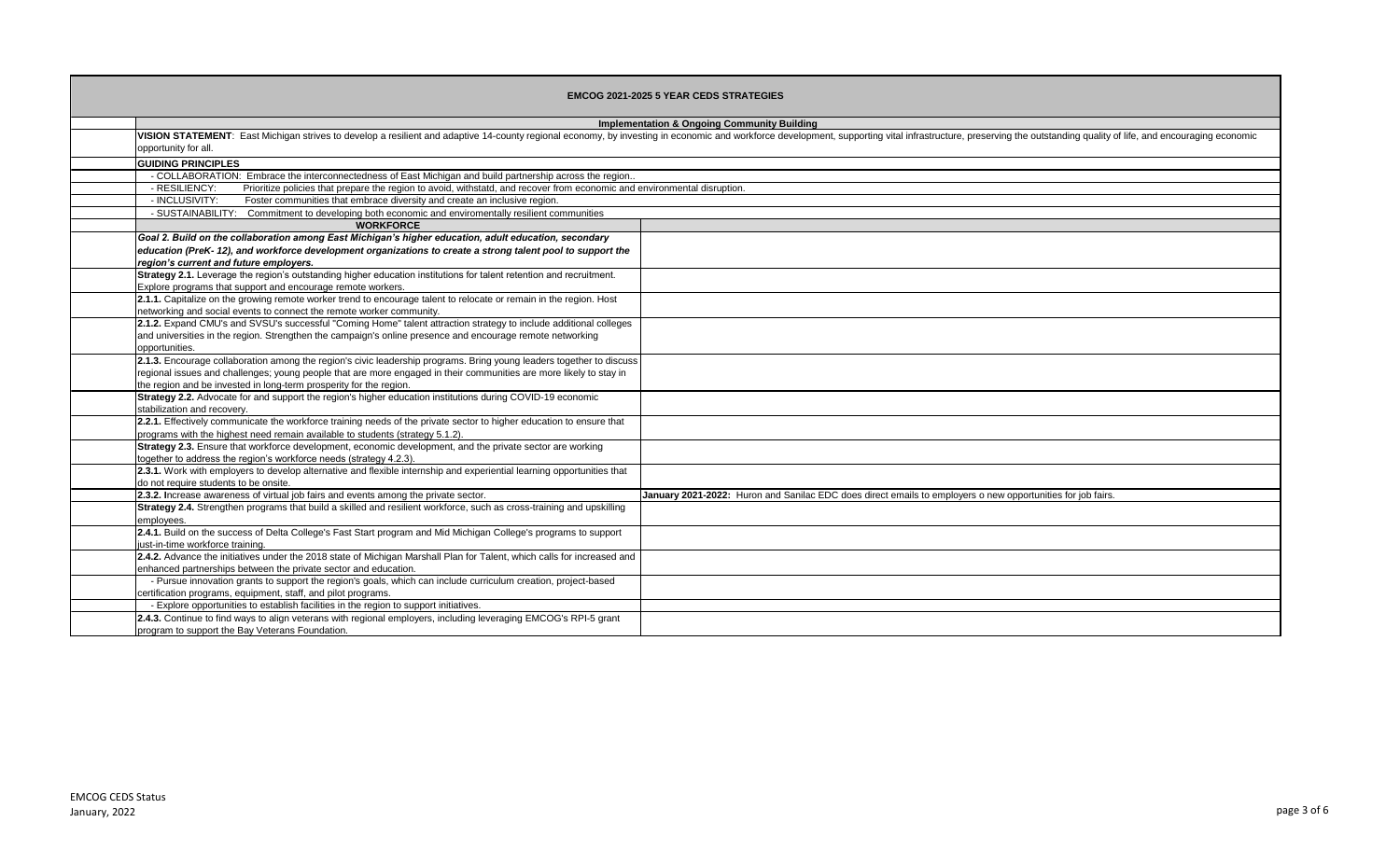| <b>EMCOG 2021-2025 5 YEAR CEDS STRATEGIES</b> |                                                                                                                                                                                                                                                                                        |                                                                                                                                                                                                                                                                                                            |
|-----------------------------------------------|----------------------------------------------------------------------------------------------------------------------------------------------------------------------------------------------------------------------------------------------------------------------------------------|------------------------------------------------------------------------------------------------------------------------------------------------------------------------------------------------------------------------------------------------------------------------------------------------------------|
|                                               |                                                                                                                                                                                                                                                                                        | <b>Implementation &amp; Ongoing Community Building</b>                                                                                                                                                                                                                                                     |
|                                               | VISION STATEMENT: East Michigan strives to develop a resilient and adaptive 14-county regional economy, by investing in economic and workforce development, supporting vital infrastructure, preserving the outstanding qualit<br>opportunity for all.                                 |                                                                                                                                                                                                                                                                                                            |
|                                               | <b>GUIDING PRINCIPLES</b>                                                                                                                                                                                                                                                              |                                                                                                                                                                                                                                                                                                            |
|                                               | - COLLABORATION: Embrace the interconnectedness of East Michigan and build partnership across the region                                                                                                                                                                               |                                                                                                                                                                                                                                                                                                            |
|                                               | - RESILIENCY:<br>Prioritize policies that prepare the region to avoid, withstatd, and recover from economic and environmental disruption.                                                                                                                                              |                                                                                                                                                                                                                                                                                                            |
|                                               | - INCLUSIVITY:<br>Foster communities that embrace diversity and create an inclusive region.                                                                                                                                                                                            |                                                                                                                                                                                                                                                                                                            |
|                                               | - SUSTAINABILITY: Commitment to developing both economic and enviromentally resilient communities                                                                                                                                                                                      |                                                                                                                                                                                                                                                                                                            |
|                                               | <b>INNOVATION</b>                                                                                                                                                                                                                                                                      |                                                                                                                                                                                                                                                                                                            |
|                                               | Goal 3. Leverage East Michigan's higher education institutions, major industries, medical complexes, and                                                                                                                                                                               |                                                                                                                                                                                                                                                                                                            |
|                                               | innovation assets to establish the region as a center for technology-based entrepreneurship and small<br>business growth.                                                                                                                                                              |                                                                                                                                                                                                                                                                                                            |
|                                               | Strategy 3.1. Work collaboratively with lenders, angel investors, and venture capitalists to improve access to capital<br>for small businesses, especially in rural and underserved communities.                                                                                       | January 2021-2022: The City of Mt Pleasant's revolving fund (Managed by Northern Initiatives) is utilized to fill gaps in funding for new and existing<br>businesses.                                                                                                                                      |
|                                               | 3.1.1. Urge traditional lenders to develop creative and flexible programs to increase lending to small businesses.                                                                                                                                                                     | January 2021-2022: The Huron EDC is working on the development of an investor based crowd funding program that meets SEC regulations.                                                                                                                                                                      |
|                                               | 3.1.2. Deepen relationships with angel investor networks outside of the EMCOG region, including other parts of<br>Michigan and the Midwest.                                                                                                                                            |                                                                                                                                                                                                                                                                                                            |
|                                               | 3.1.3. Expand the EMCOG East Central Michigan Revolving Loan Fund to include all 14 counties in the EMCOG                                                                                                                                                                              |                                                                                                                                                                                                                                                                                                            |
|                                               | region. Encourage and promote the fund to small and rural businesses throughout the region, especially those owned<br>by people of color.                                                                                                                                              |                                                                                                                                                                                                                                                                                                            |
|                                               | Strategy 3.2. Encourage partnerships between the region's higher education institutions and the public and private<br>sector to spur innovation (strategy 5.1.2).                                                                                                                      |                                                                                                                                                                                                                                                                                                            |
|                                               | 3.2.1. Continue working with the region's major employers and medical complexes to attract R&D spending from other<br>Michigan universities.                                                                                                                                           |                                                                                                                                                                                                                                                                                                            |
|                                               | 3.2.2. Promote and encourage companies to continue to utilize university services available to private businesses,<br>such as SVSU's testing lab and prototype development programs.                                                                                                   | January 2021-2022: EMCOG created a 14 County CARES Act Revolving Loan Fund and secured a Loan Officer, posted promotional materials on<br>the website and promoted through the RED Team and EMCOG Council and partners. To date 5 requests for information/applications have been<br>received.             |
|                                               | 3.2.3. Support catalyst and transformative projects between the public and the private sectors, such as the<br>infrastructure investments needed to bring the Central Michigan University College of Medicine to downtown Saginaw.                                                     |                                                                                                                                                                                                                                                                                                            |
|                                               | Strategy 3.3. Continue to support and invest in childhood (PreK-12) education, especially in rural and underserved<br>communities. Build comprehensive programs around science, technology, engineering, arts, and math to ensure<br>students are prepared for the jobs of the future. |                                                                                                                                                                                                                                                                                                            |
|                                               | 3.3.1. Encourage career exploration in PreK-12 programs throughout the region in coordination with the private<br>sector.                                                                                                                                                              |                                                                                                                                                                                                                                                                                                            |
|                                               | Strategy 3.4 Build on the region's entrepreneurship and innovation assets to support busines growth across the<br>region. Expand the region's toolkit to nurture and grow second-stage companies.                                                                                      |                                                                                                                                                                                                                                                                                                            |
|                                               | 3.4.1. Cultivate industry niches and clusters throughout the region to promote economic diversification.                                                                                                                                                                               |                                                                                                                                                                                                                                                                                                            |
|                                               | 3.4.2. Create a regional entrepreneurship ecosystem map indicating various programs, initiatives, and assets to drive<br>new business activity. Tailor resources specifically to the needs of traditionally underserved communities.                                                   |                                                                                                                                                                                                                                                                                                            |
|                                               | 3.4.3. Encourage the development of shared facilities and resources, such as maker's spaces, tool libraries, and<br>coworking spaces. Support free, highspeed Wi-Fi at these facilities to support entrepreneurs and develop a<br>collaborative environment.                           |                                                                                                                                                                                                                                                                                                            |
|                                               | Strategy 3.5 Support and promote second-stage companies as they transition out of incubator and accelator<br>programs. Ensure entrepreneurs have the resources they need to grow their businesses as they transition technology<br>out of universities (technology transfer).          |                                                                                                                                                                                                                                                                                                            |
|                                               | 3.5.2. Coordinate with universities to ensure seamless technology transfer and support entrepreneurs pursuing<br>SBIR/STTR grant opportunities.                                                                                                                                        |                                                                                                                                                                                                                                                                                                            |
|                                               | - Economic developers should be mindful of opportunities to connect entrepreneurs and emerging technology with<br>existing businesses in the region.                                                                                                                                   | January 2021-2022: The Huron EDC is working on an agriculture and mobility initiative through their collaboration with the the Detroit Regional<br>Partnership Foundation, which includes a portion of the EMCOG Region. This EDA Build Back Better Phase I grant application was selected for<br>fundina. |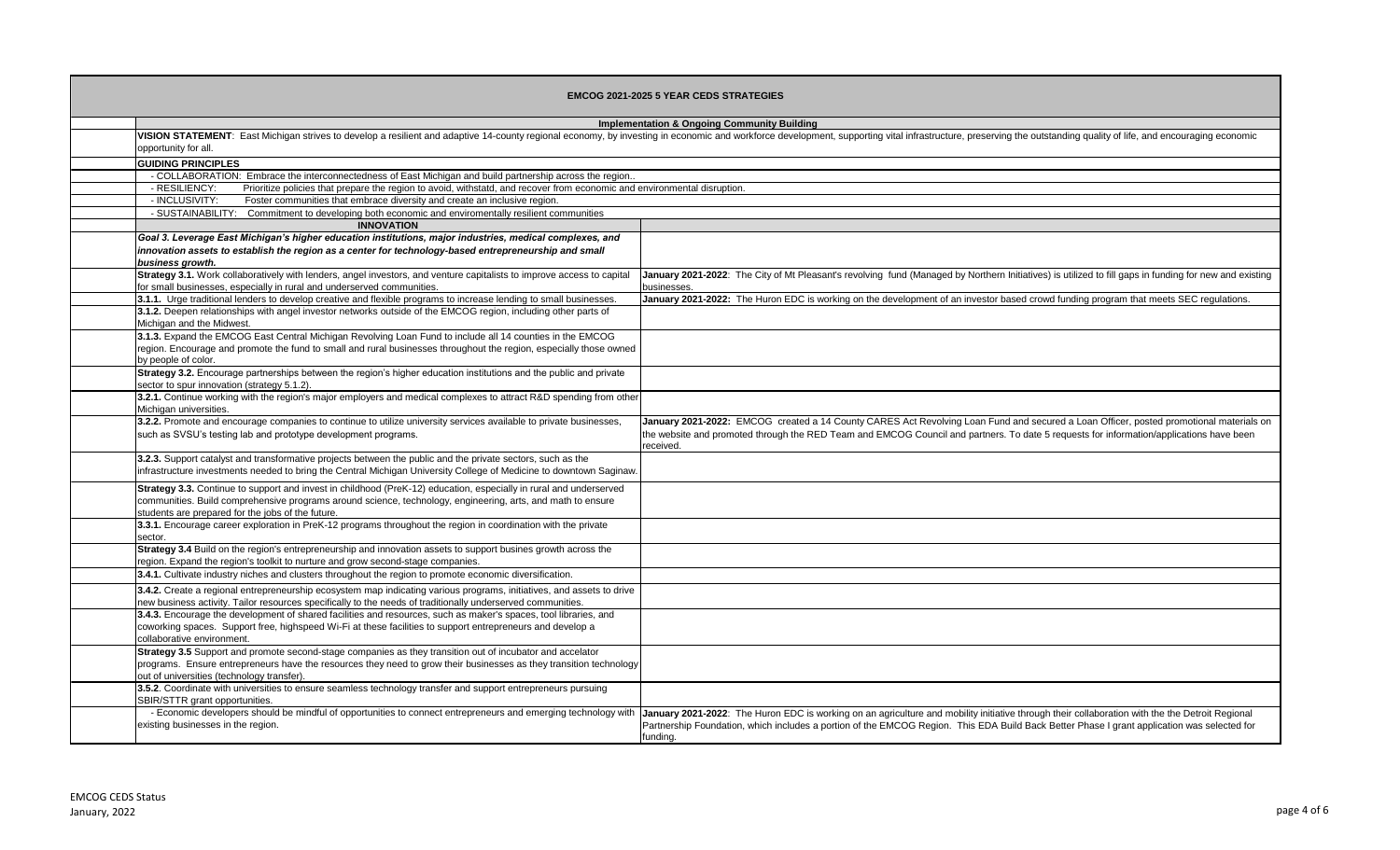| <b>EMCOG 2021-2025 5 YEAR CEDS STRATEGIES</b> |                                                                                                                                                                                                                                                                                                                                                                                                                           |                                                                                                                                                                                                                                                                                                                                |
|-----------------------------------------------|---------------------------------------------------------------------------------------------------------------------------------------------------------------------------------------------------------------------------------------------------------------------------------------------------------------------------------------------------------------------------------------------------------------------------|--------------------------------------------------------------------------------------------------------------------------------------------------------------------------------------------------------------------------------------------------------------------------------------------------------------------------------|
|                                               |                                                                                                                                                                                                                                                                                                                                                                                                                           | <b>Implementation &amp; Ongoing Community Building</b>                                                                                                                                                                                                                                                                         |
|                                               | VISION STATEMENT: East Michigan strives to develop a resilient and adaptive 14-county regional economy, by investing in economic and workforce development, supporting vital infrastructure, preserving the outstanding qualit<br>opportunity for all.                                                                                                                                                                    |                                                                                                                                                                                                                                                                                                                                |
|                                               | <b>GUIDING PRINCIPLES</b>                                                                                                                                                                                                                                                                                                                                                                                                 |                                                                                                                                                                                                                                                                                                                                |
|                                               | - COLLABORATION: Embrace the interconnectedness of East Michigan and build partnership across the region.                                                                                                                                                                                                                                                                                                                 |                                                                                                                                                                                                                                                                                                                                |
|                                               | Prioritize policies that prepare the region to avoid, withstatd, and recover from economic and environmental disruption.<br>- RESILIENCY:                                                                                                                                                                                                                                                                                 |                                                                                                                                                                                                                                                                                                                                |
|                                               | - INCLUSIVITY:<br>Foster communities that embrace diversity and create an inclusive region.                                                                                                                                                                                                                                                                                                                               |                                                                                                                                                                                                                                                                                                                                |
|                                               | - SUSTAINABILITY: Commitment to developing both economic and enviromentally resilient communities                                                                                                                                                                                                                                                                                                                         |                                                                                                                                                                                                                                                                                                                                |
|                                               | <b>PLACEMAKING</b>                                                                                                                                                                                                                                                                                                                                                                                                        |                                                                                                                                                                                                                                                                                                                                |
|                                               | Goal 4. Embark on local and regional initiatives to strengthen the quality of place in each of East Michigan's<br>communities to create an attractive environment for residents and tourists.                                                                                                                                                                                                                             |                                                                                                                                                                                                                                                                                                                                |
|                                               | Strategy 4.1. Continue to invest, and encourage investment in, downtown and main street development, especially in<br>small and rural communities throughout the region.                                                                                                                                                                                                                                                  | January 2021-2022: A new \$18M mixed use investment in downtown Mt Pleasant (partnership with the City and a private developer) will be officially<br>opening in February, 2022.                                                                                                                                               |
|                                               | 4.1.1. Explore urban infill development opportunities, whether for pocket parks, urban gardens, or new commercial or<br>residential construction. Leverage regional Land Bank databases to identify vacant lots.                                                                                                                                                                                                          | January 2021-2022: City of Mt Pleasant: see 4.1 above.                                                                                                                                                                                                                                                                         |
|                                               | 4.1.2. Support cities that pursue the Michigan Economic Development Corporation Redevelopment Ready<br>Communities program. Assist with capacity building to support small communities that lack staffing to complete the<br>program.                                                                                                                                                                                     |                                                                                                                                                                                                                                                                                                                                |
|                                               | - Promote the region's downtown and main streets through different campaigns and events to draw people<br>downtown.                                                                                                                                                                                                                                                                                                       |                                                                                                                                                                                                                                                                                                                                |
|                                               | Strategy 4.2. Leverage the spectacular outdoor amenities in the region for to improve quality of life for residents and<br>tourists, as well as for talent retention and recruitment. Actions & Priorities: Identify the key current assets and<br>understand their strengths & weaknesses. Identify & engage conservancies in each area who are already working on<br>issues & access rights for land & water resources. | January 2021-2022: The Great Lakes Bay Visitors and Convention Bureau was awarded an EDA CARES Act grant to develop a regional tourism<br>economic recovery strategy. This project was initiative in 2021 and will continue through 2022. EMCOG and many other stakeholders are on the<br>steering committee for this project. |
|                                               | 4.2.1. Support conservation efforts and the expansion of the rail trails network, river trails, and parks throughout the<br>region (strategy 1.4.2).                                                                                                                                                                                                                                                                      |                                                                                                                                                                                                                                                                                                                                |
|                                               | - Advocate and support the clean up waterways and recreational areas to promote sustainability and environmental<br>stewardship.                                                                                                                                                                                                                                                                                          |                                                                                                                                                                                                                                                                                                                                |
|                                               | 4.2.2. Expand recreational access to Saginaw Bay and Lake Huron.                                                                                                                                                                                                                                                                                                                                                          |                                                                                                                                                                                                                                                                                                                                |
|                                               | - Engage economic development partners, including nonprofits, from across the region to increase the number of<br>water access points.                                                                                                                                                                                                                                                                                    |                                                                                                                                                                                                                                                                                                                                |
|                                               | 4.2.3. Leverage higher education and other public-private partnerships to increase awareness around the region's<br>natural resources amenities (strategy 2.3).                                                                                                                                                                                                                                                           |                                                                                                                                                                                                                                                                                                                                |
|                                               | Strategy 4.3. Convene regional partners working to address housing shortages throughout the region to understand<br>community needs, inventory current initiatives, and share best practices (strategy 1.4.3).                                                                                                                                                                                                            | January 2021-2022: Huron County EDC is currently working with regional partners o a 3d printed house prototype.                                                                                                                                                                                                                |